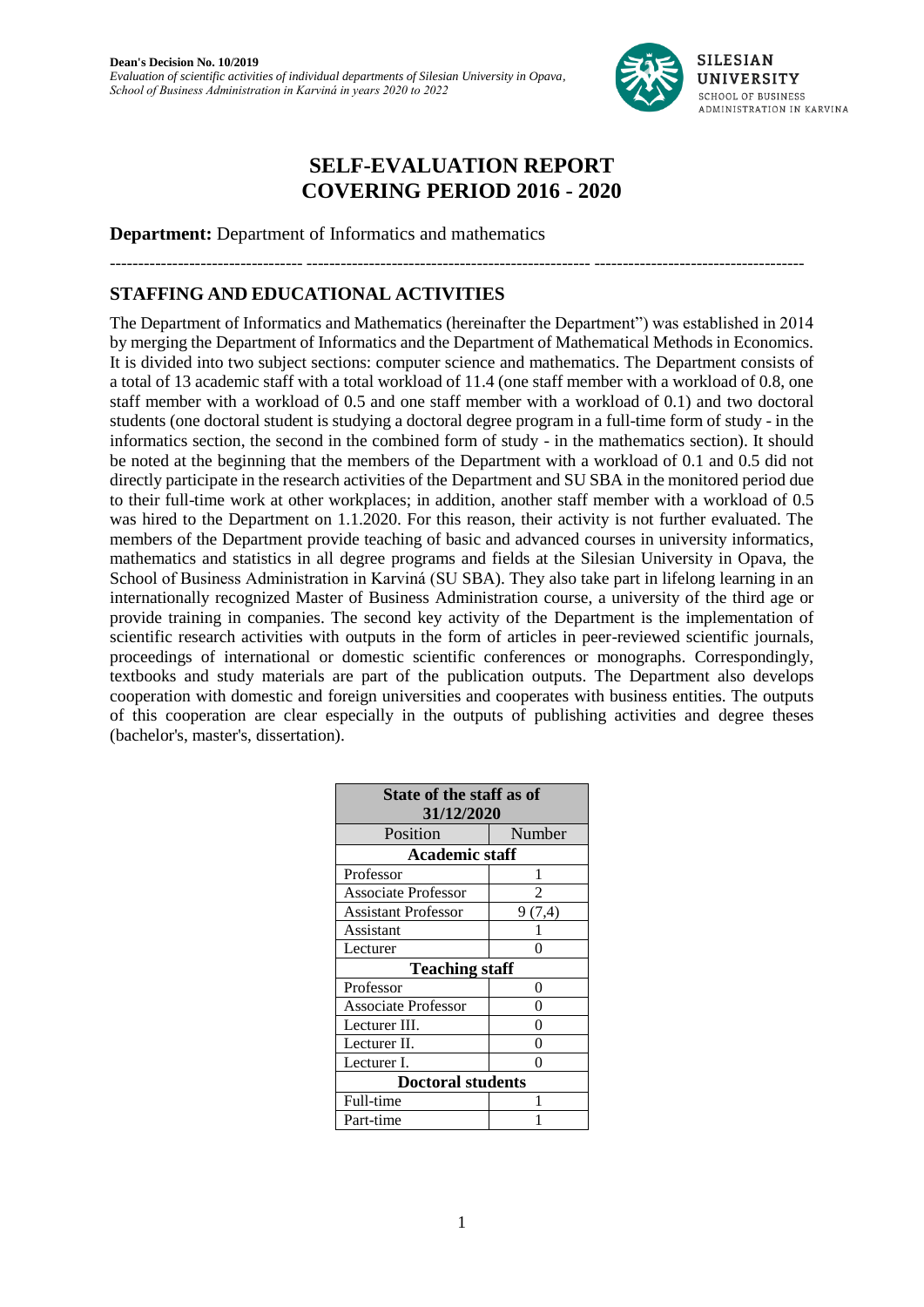

The Department guarantees:

- Bachelor's degree program in System Engineering and Informatics with the field of Management Informatics (accreditation until 2024) with a full-time and part-time form of study;
- Master's degree program in System Engineering and Informatics with the field of Management Informatics (accreditation until 2024) with full-time study (students are no longer accepted for this degree program - accreditation was extended for this degree program during the accreditation process of the degree program in Management Informatics below, which is a replacement or continuation of the given degree program);
- Academically focused master's degree program in Management Informatics with the full-time and part-time form of study (accreditation until 2029).

The guarantor of all the above degree programs and fields is Prof. RNDr. Jaroslav Ramík, CSc. The fields of study and the degree program in Management Informatics combine courses from the field of education, informatics, and economics. The aim of the study in the above degree programs is in accordance with the needs of the current and projected future labour market to prepare globally thinking graduates equipped with a sufficient set of knowledge, skills and abilities in information and communication technologies (ICT) and management, organization and business economics, trade, law and more. The content of degree programs has always been updated within individual accreditations so that the latest ICT development trends are incorporated into courses from the educational field of informatics, in particular. The numbers of students admitted to the above degree programs are presented in Table 1.

| $1st$ -year students 2016-2020                                           |           |           |           |           |           |           |           |           |           |    |
|--------------------------------------------------------------------------|-----------|-----------|-----------|-----------|-----------|-----------|-----------|-----------|-----------|----|
| <b>Period</b>                                                            | 2016      |           | 2017      |           | 2018      |           | 2019      |           | 2020      |    |
| <b>Fields of study</b>                                                   | <b>BA</b> | <b>MA</b> | <b>BA</b> | <b>MA</b> | <b>BA</b> | <b>MA</b> | <b>BA</b> | <b>MA</b> | <b>BA</b> | MА |
| System Engineering and<br>Informatics / Management<br><b>Informatics</b> | 45        | 26        | 59        | 9         | 43        |           | 66        |           | 93        |    |
| <b>Management Informatics</b>                                            |           |           |           |           |           |           |           | 14        |           | 36 |

**Table 1: Numbers of students enrolled in the 1st year of study.**

In the case of the number of enrolled students in the  $1<sup>st</sup>$  year of the bachelor's degree program, an increasing trend can be seen, except for the fluctuation in 2018. Its reason is a change in the development of the demographic curve (slight growth) and the results of monitoring the employability of graduates in the labour market, which is implemented at the university level, which shows practically 100% employability of graduates of both bachelor's and master's type of study. These data are, of course, also used in the marketing activities of the SU SBA, which supports the interest of applicants in studying the specific degree program. However, a key fact is the permanent, very rapid penetration of ICT into all areas of social life and their development, which in itself increases the attractiveness of computer or computer-oriented degree programs.

As of 11 November 2020, a total of 203 students were studying in all degree programs guaranteed by the Department in all types and forms of study, which represents approximately 15 students per one academic staff member of the Department, resp. 17 students per recalculated workload. This number allows teachers a more individual approach to students, a more effective opportunity to motivate students and easier search, focusing on supporting talented students.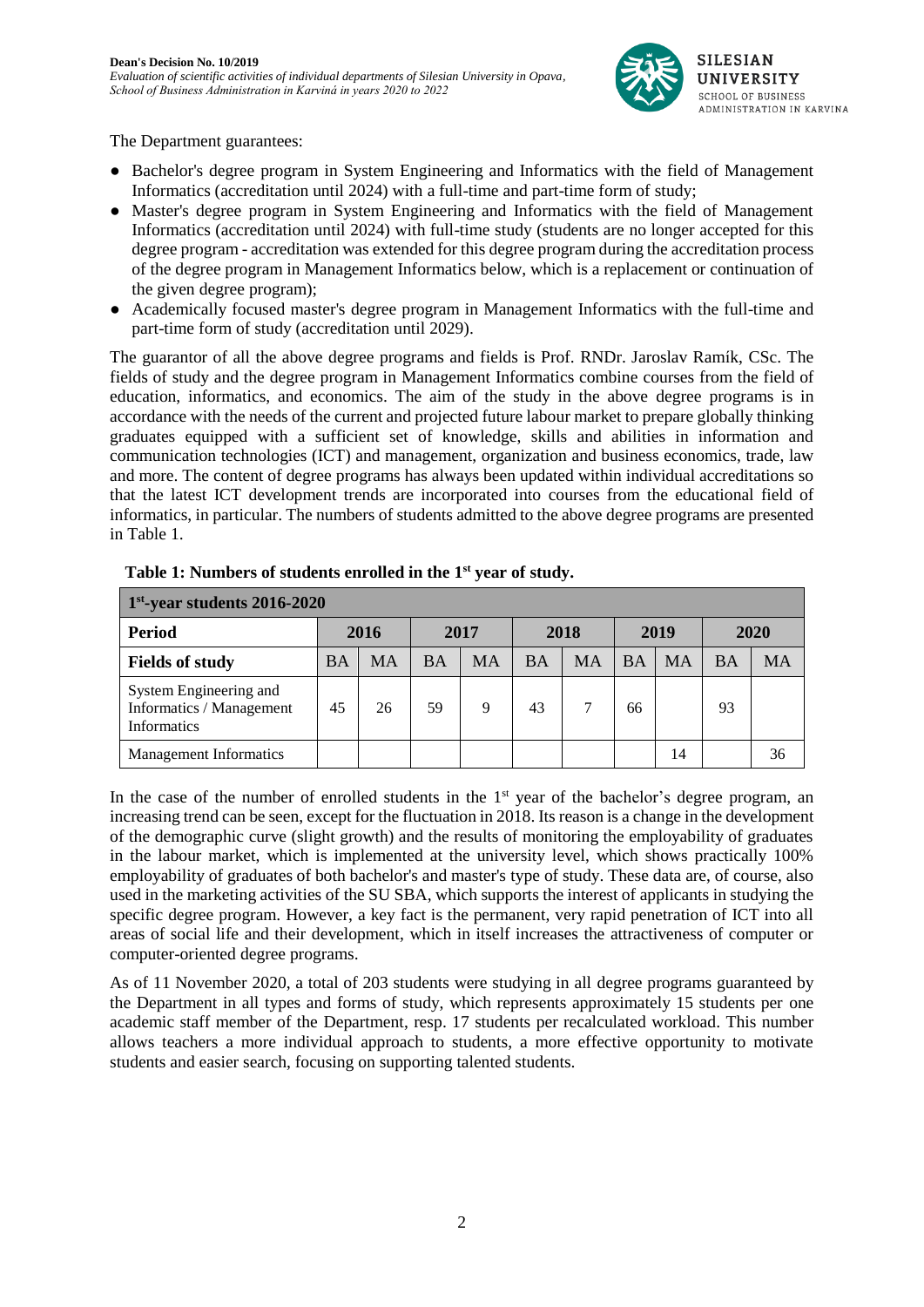

#### **Table 2: Numbers of graduates.**

| <b>Graduates 2016-2020</b>                                               |    |           |           |      |           |           |           |           |           |      |
|--------------------------------------------------------------------------|----|-----------|-----------|------|-----------|-----------|-----------|-----------|-----------|------|
| <b>Period</b>                                                            |    | 2016      |           | 2017 |           | 2018      |           | 2019      |           | 2020 |
| <b>Fields of study</b>                                                   | ΒA | <b>MA</b> | <b>BA</b> | MA   | <b>BA</b> | <b>MA</b> | <b>BA</b> | <b>MA</b> | <b>BA</b> | MA   |
| System Engineering and<br>Informatics / Management<br><b>Informatics</b> | 17 | 17        | 11        | 9    | 16        | 13        | 12        |           | 18        |      |

The number of graduates is influenced by several factors. The first is the fact that there is currently a certain, mostly variable, percentage of students who enrol only to obtain student status without actually studying. Several students do not complete their studies due to the failure to take the exams, although many of them generally re-enrol. The last significant factor is the fact that there is a great demand for people in the field of information technology in the labour market. Many students already work in the full-time form of study, which again limits their study opportunities and some of them leave their studies and start to work. Over time, some may return to study, for example, to a combined form of study.

## **FOCUS OF SCIENTIFIC AND RESEARCH ACTIVITIES**

In the period from 2016 to 2020, the research activities of the Department were carried out in accordance with the concept of the development of research activities for this period. The main topic was "Intelligent decision support techniques" with partial research directions:

1) Modeling and simulation of socio-economic systems;

2) Decision support and system optimization using mathematical and statistical methods;

3) Intelligent systems.

These topics were developed in connection with development trends in these areas both in our country and abroad.

Within the Modeling and simulation of socio-economic systems, the output was several simulation models, especially in the field of logistics of production and business systems, whose functionality and usability were verified on sample data. This created systems that can be used as a basis for supporting process management in selected types of manufacturing and trading companies, including e-commerce systems. Furthermore, at the conceptual level, a model for structural analyzes was created based on the identification and generation of environments and links for the analysis of selected socio-economic factors. At present, the tools of precedent and incidence matrices are implemented in the model and the usability of autonomous agents and artificial intelligence is being tested. Input data for the model and other research in the area were obtained from surveys at the level of the EU, the Czech Republic, and the Moravian-Silesian region. At the EU level, the significance of the positive and negative factors of the Industry 4.0 initiative, the use of CRM systems as a tool to minimize coronavirus impacts on companies, the globalization effects of migration and the analysis of tourism sustainability factors were assessed. Within the Czech Republic, it was mainly research related to the sustainability of tourism. Furthermore, the model was used in the analysis of the possibilities of monetization of terrorism.

Research in the field of decision support and optimization of systems using mathematical-statistical methods is directed to the use of mathematical-statistical methods, especially in the field of socioeconomic systems. Specifically, it is a research of methods of multicriteria and group decision making concerning applications of the pairwise comparison method and data mining, in conditions of uncertainty, uncertainty and risk, where uncertainty is modelled using intervals, fuzzy sets (FM) or stochastic FM. Part of research activities in the field is the research of methods and their applications of applied mathematics with a focus on applications in managerial decision-making in conditions of uncertainty (application of stochastic and fuzzy approaches), in the field of quantitative methods, methods of operational analysis, etc. Achieved results in the field are: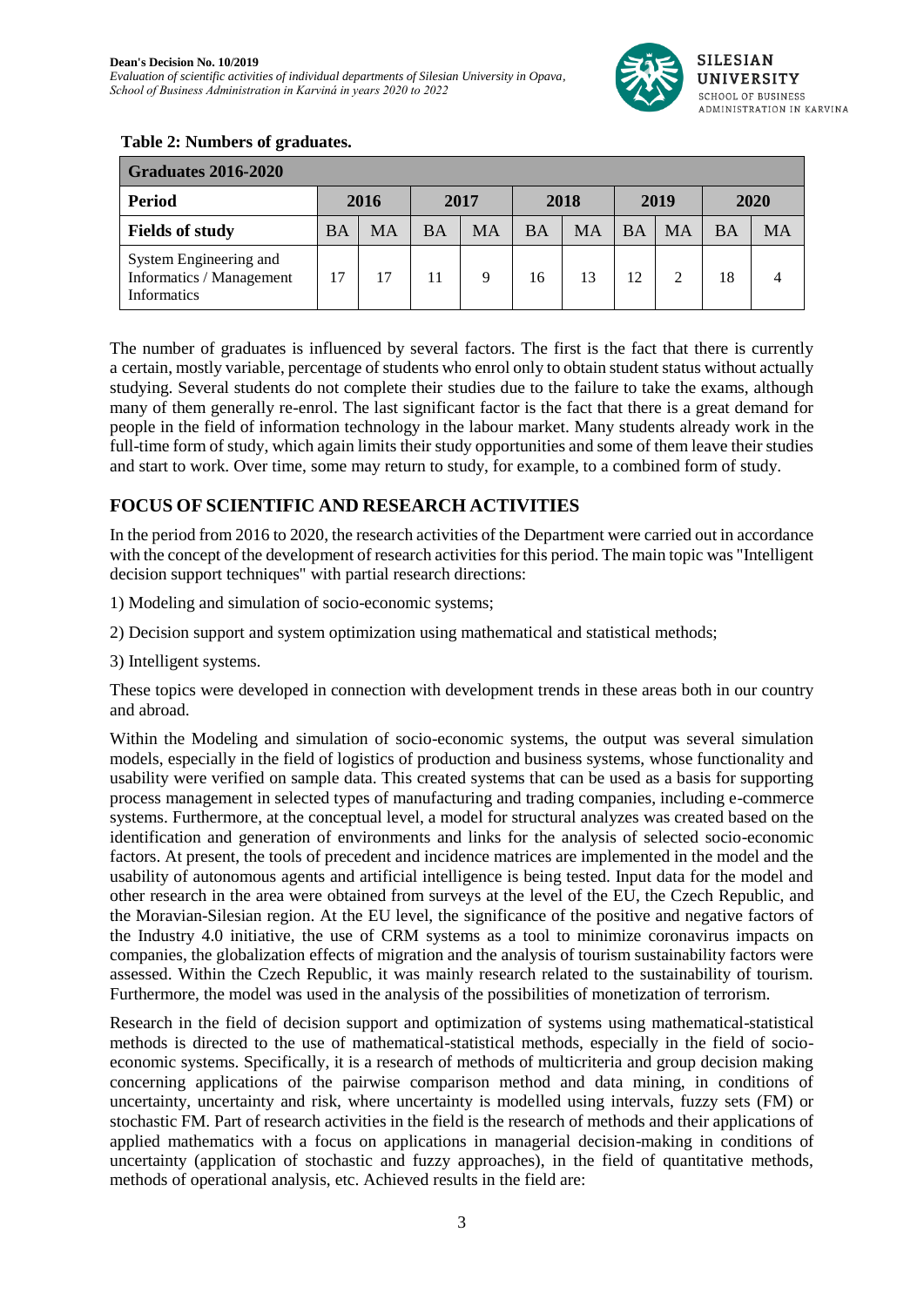

- The method of pairwise comparison was extended by the possibility of using Abelian ordered groups, which enabled the unification of the problem and the use of suitable properties of matrices of pairwise comparison and their respective priority vectors. These new properties were derived and investigated concerning their use in multicriteria and group decision making.
- The conditions of consistency of the matrices of pairwise comparisons were weakened to the condition of coherence, resp. the intensity of matrices. The properties of such matrices and their interrelationships were investigated and evaluated.
- In detail, as matrices of pairwise comparison with numerical (crisp) elements, matrices of pairwise comparison with fuzzy elements were also investigated. Similar concepts have been defined for such matrices and new relationships and properties have been derived.

Within Intelligent Systems, the research focused mainly on modelling stochastic dependencies using the so-called copula functions, which, for example, allow estimating risks in financial markets or modelling multidimensional flexible distribution functions used in the Bayesian classification. Specifically, it was about developing a methodology for constructing, estimating, and sampling a class of hierarchical Archimedean copula functions and open-source software HACopula freely available from GitHub. In cooperation with TU Dresden and the University of Waterloo, the flexible extension of this class using the so-called outer power transformations of Archimedean generators was further investigated.

## **LEVEL OF SCIENTIFIC AND RESEARCH ACTIVITIES**

In the years from 2016 to 2020, the staff of the Department created as authors or co-authors 1 monograph, 3 chapters in monographs, 26 articles in scientific journals listed in the Web of Science database (of which  $Q1 - 8$ ;  $Q2 - 10$ ;  $Q3 - 4$ ;  $Q4 - 5$ ), 12 articles in scientific journals listed in the Scopus database (of which Q1 - 1; Q2 - 2; Q3 - 5; Q4 - 3), 13 articles in scientific peer-reviewed journals and 74 articles in conference proceedings. These numbers represent publications that were created at the Department and are dedicated to the project that was solved at the SU SBA, or to the institutional support of the SU SBA. The numbers of individual types of publications in individual years are contained in Table 3.

|                | <b>Publications</b>                                                       | 2016     | 2017     | 2018     | 2019     | 2020 |
|----------------|---------------------------------------------------------------------------|----------|----------|----------|----------|------|
|                | Monograph (B)                                                             | $\theta$ | $\Omega$ | $\theta$ | $\Omega$ |      |
| $\overline{c}$ | Chapter in monograph $(C)$                                                | $\Omega$ |          | 0        |          |      |
| 3              | Article in the scientific journal with<br>impact factor $(J_{imp})$       |          | 6        | 4        | 6        | 8    |
| 4              | Article in the scientific journal listed in<br>Scopus database $(J_{sc})$ |          | 4        | 3        | 3        |      |
| 5              | Article in other scientific journal $(J_{\text{ost}})$                    | 3        | 3        | 3        |          |      |
| 6              | Article in conference proceedings (D)                                     | 16       | 19       | 14       | 19       | h    |

**Table 3: Number of publications by type.**

In the years from 2016 to 2017 there were still evaluated quite highly articles in proceedings from conferences listed mainly in the Web of Science database within the valid methodology of evaluation of scientific publications. Since 2017, the methodology referred to as Methodology 17+ has changed quite significantly, with the main emphasis on publications in scientific journals. The decisive parameter is the position of the selected journal within the given field in the Web of Science database, which is expressed by the relevant quartile. Based on this fact, the goal of the university and department management is to support and motivate the staff of the Department to carry out quality research, the outputs of which are and will be possible to publish articles in renowned scientific journals.

In addition to the above publications, however, there is still a need to encourage participation in conferences and publications in conference proceedings, mainly for two main reasons. The first is the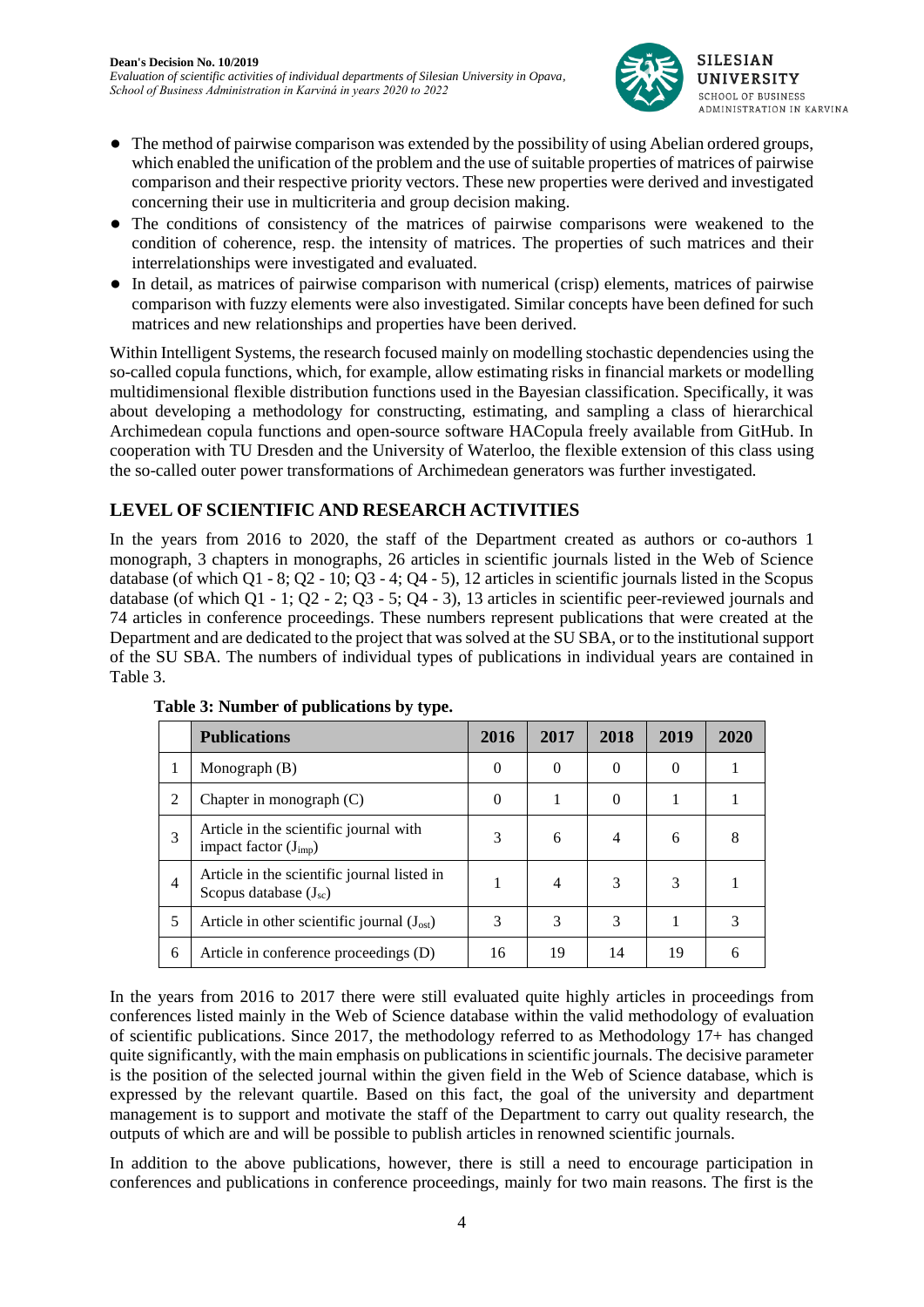

fact that articles from conference proceedings are recognized as publication outputs to document the publishing activities of individual employees in the courses taught within the applications for accreditation. The second reason is related to scientific research, where ongoing research or better partial results are presented at conferences, where authors can get the first feedback, which they can use to improve their research and achieve better results published in high-ranking scientific journals.

In terms of publication outputs and their quality, an increasing focus on publications in journals included in the Web of Science database and the growing quality of these publications can be observed at the Department, which are increasingly included in journals with higher Article Influence Score. Overall, the publication performance of the Department can be considered balanced with the growing quality of publication outputs.

Intending to further improve the publication outputs, the SU SBA creates a background for sharing the primary results of scientific research activities in the form of so-called working papers, which are accessible on the website of the Institute of Interdisciplinary Research [\(https://www.iivopf.cz/working](https://www.iivopf.cz/working-papers/)[papers/\)](https://www.iivopf.cz/working-papers/). The purpose is to get initial feedback from a professional audience before submitting an article to a journal or scientific conference. In the monitored period, only one employee of the Department used this "service". Due to the success of the publishing activities of the department staff, this fact is not a significant weakness.

In cooperation with the Department of Business Economics and Management, the Department has been organizing an international scientific conference Decision Making for Small and Medium-Sized Enterprises (with a two-year period since 2017 [http://demsme.cms.opf.slu.cz/\)](http://demsme.cms.opf.slu.cz/). The proceedings from the 2nd year of this conference were listed in the Web of Science database.

## **SCIENTIFIC PROJECTS**

Research projects are among the basic mechanisms of funding science and research at Czech universities. It is also one of the important qualitative indicators of scientific research activities of universities and their staff. Projects are categorized into internal and external according to the type of funding sources. Internal projects at the SU SBA include, for example, the Student Grant Competition and the Internal Grant System. External ones include, for example, EU projects such as Horizon 2020, or national and regional projects such as the Grant Agency of the Czech Republic, the Technology Agency of the Czech Republic, the Visegrad Fund, and projects of the Moravian-Silesian Region. If the investigator fails to obtain support for the submitted project from the above external calls, the SU SBA offers project financing from the institutional support for science and research, which individual universities obtain on the basis of achieved scientific results. The aim of this is to ensure a smooth continuation of the research activities of individual teams, within which they can expand the existing scientific background and prepare a better starting position for further submission of the project in the following calls.

In the period from 2016 to 2020, two projects financed from the Grant Agency of the Czech Republic were solved at the Department (see Table No. 4).

| <b>Source</b>                     | <b>Time</b><br>period | <b>Project Title</b>                                                                                    | $Co-1$<br><b>Investigator</b> | <b>Registration</b><br>number |
|-----------------------------------|-----------------------|---------------------------------------------------------------------------------------------------------|-------------------------------|-------------------------------|
| Czech<br>Scientific<br>Foundation | 2014-2016             | Development of Non-standard<br>Methods of operations research for<br>decision support under uncertainty | Jaroslav Ramík                | $\#$ 14-02424S                |
| Czech<br>Scientific<br>Foundation | 2018-2020             | Nonstandard Optimization and<br>Decision Methods in Management<br>Processes                             | Jaroslav Ramík                | $#18-01246S$                  |

**Table 4: Projects financed from external sources.**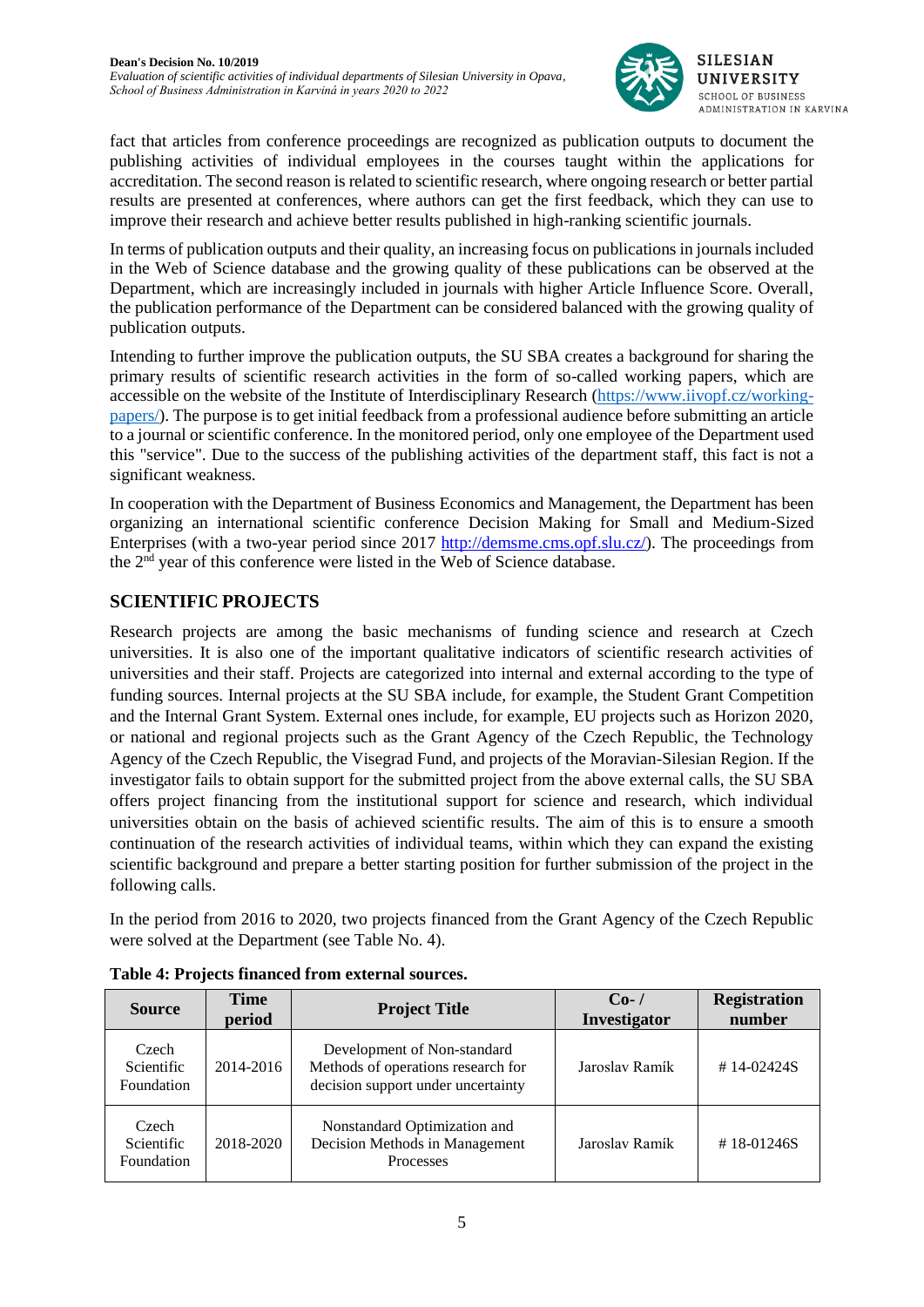

The solution of grants financed from external sources is an important criterion for the evaluation of the university, its components and, of course, the individual staff who are the investigators of these projects. The importance of these projects for the evaluation of scientific research activities and the accreditation of new degree programs is arousing the growing interest of Czech universities in the mass submission of these proposals. This is ultimately reflected in the rate of acceptance of project proposals for funding, especially by the Grant Agency of the Czech Republic and the Technology Agency of the Czech Republic. At the end of the period under review, this rate was around 20%.

In the monitored period from 2016 to 2020, 3 projects were implemented at the Department from internal sources (see Table No. 5). The staff of the Department, who did not participate in the projects from the Czech Scientific Foundation, were mostly involved in the solution of projects from internal sources.

| <b>Source</b>                                                              | <b>Time</b><br>period | <b>Project Title</b>                                                                                                 | Co- / Investigator | <b>Registration</b><br>number |
|----------------------------------------------------------------------------|-----------------------|----------------------------------------------------------------------------------------------------------------------|--------------------|-------------------------------|
| <b>Institutional</b><br>Support of<br>Long-term<br>Research<br>Development | 2018                  | Optimization and decision-making<br>methods in economic processes                                                    | David Bartl        | $IP-03/2017$                  |
| <b>Student Grant</b><br>Competition                                        | 2016-2017             | Advanced mining methods and<br>simulation techniques in business<br>process domain                                   | Radim Dolák        | SGS/19/2016                   |
| <b>Student Grant</b><br>2019-2020<br>Competition                           |                       | <b>Application of Customer</b><br><b>Relationship Management Systems</b><br>in Small and Medium-sized<br>Enterprises | Milena Janáková    | SGS/19/2019                   |

**Table 5: Projects financed from internal sources (university sources).**

The solution of internal projects led to the creation or preparation of materials for the creation of many publications both in the category  $J_{\text{imp}}$  and  $J_{\text{sc}}$ , as well as  $\overline{D}$  (the category - conference proceedings).

# **NATIONAL AND INTERNATIONAL COOPERATION**

At the national level, scientific research was carried out in the period under review with the Institute of Informatics of the CAS (Czech Academy of Sciences), the Institute of Mathematics of the CAS and IT4Innovations [\(https://www.it4i.cz/en\)](https://www.it4i.cz/en).

- In cooperation with the Institute of Informatics of the CAS, the University of Waterloo (Canada) and the Dresden University of Technology (Technische universität Dresden), open-source software (https://github.com/gorecki/HACopula) for modelling stochastic dependencies was created and developed.
- Cooperation with the Institute of Mathematics of the CAS was carried out in the field of variational analysis, as part of optimization, and operational research, which is finding ever wider application in several practical areas.
- The cooperation with IT4Innovations was focused on the analysis of user behaviour in systems related to the detection of hidden links within large graphs using methods for data analysis and artificial intelligence methods.

Cooperation with foreign research institutions was implemented within the solution of the CSF (Czech Science Foundation) projects, on the basis of long-term cooperation or in connection with mostly shortterm internships. Within the solution of CSF projects, cooperation was carried out whose thematic focus was the research of methods and computational algorithms of multicriteria decision making, comparison of pairwise comparison methods using Monte Carlo simulations, simulations of algorithms for inconsistency reduction in pairwise comparisons and organization of International MCDM (Multiple Criteria Decision Making) conferences. It was a collaboration with: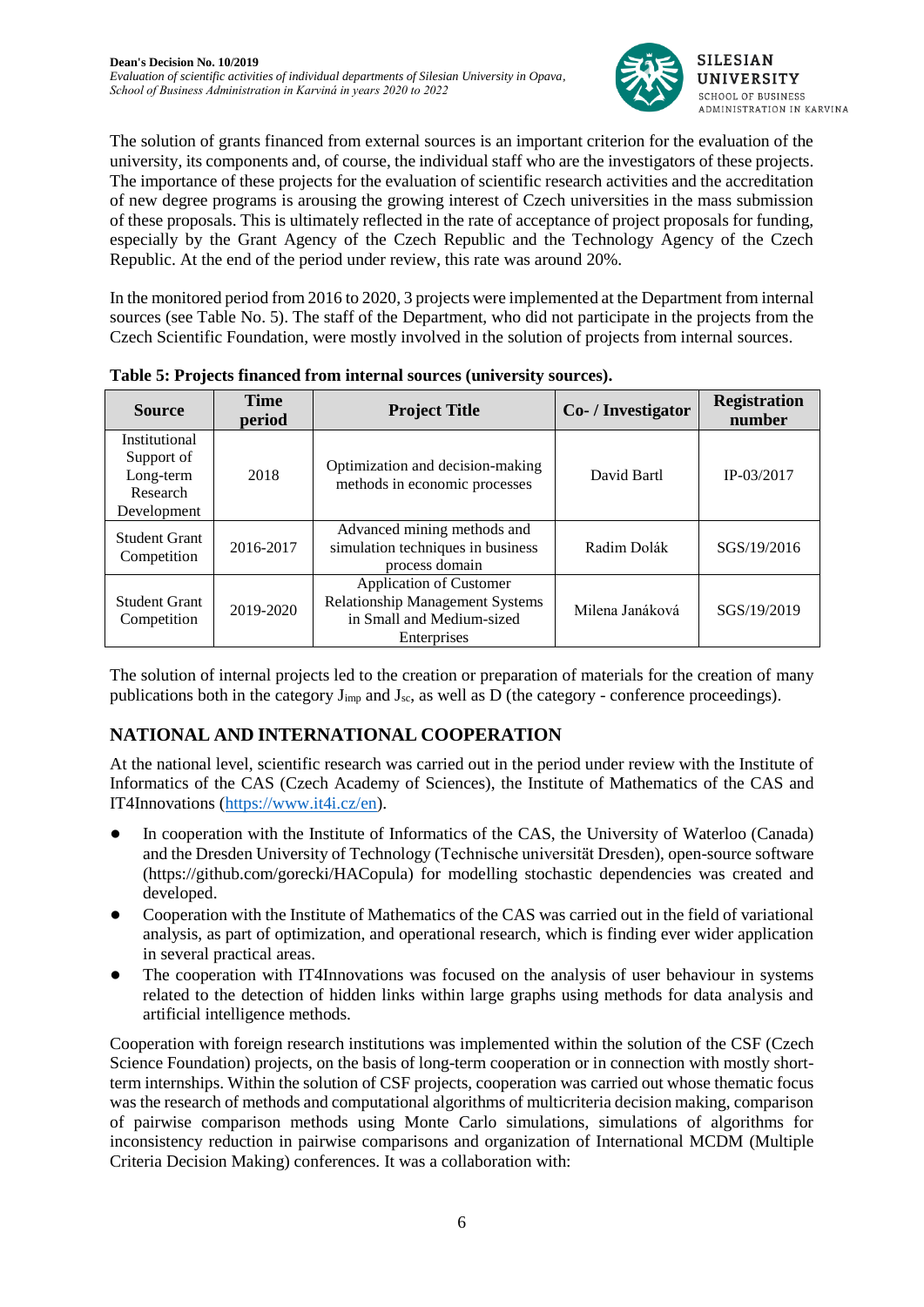

- University of Technology Rzeszow, Poland;
- AGH University of Science and Technology Krakow, Poland;
- Faculty of Informatics, University of Napoli, Italy.

The topic of research of multicriteria methods and organization of the MCDM workshop was also the main focus of long-term scientific research cooperation with the Polish University of Economics Katowice, Department of Operations Research.

The thematic area of simulation of socio-economic systems was covered by cooperation with Wyższa szkoła informatyki i zarządzania in Bielsko-Biała, Poland, while the cooperation was focused on modelling and simulation of production, logistics, e-commerce and e-business systems. An essential part of the research activities was the creation of mathematical simulation models, which represented proposals for new system patterns usable for the above types of systems. As part of scientific activities, two software simulators were created. Models and simulators were designed and created with a direct link to the monitored development in the scientific field. This cooperation is planned to continue in the next period.

The mentioned cooperation with Czech and foreign institutions was the basis for the creation of many scientific publications in the form of articles in renowned scientific journals or conference proceedings and defined the starting points for the continuation and further development of scientific research activities for the next period.

#### **SOCIAL IMPORTANCE OF SCIENTIFIC AND RESEARCH ACTIVITIES**

The main research directions of the Department cover key areas of knowledge and technological development in individual thematic contexts. The starting points of research activities are the current outputs of the academic and practical environment and the research aims to expand the existing knowledge base and implementation or share in the implementation of outputs applicable in authentic practice. In terms of academic outputs and focus, research activities are carried out on a global scale and in a direct connection or connections with established cooperation, especially with employees from foreign research institutions. The practical outputs are mostly directed to the area of the region in which the SU SBA is located, and the key in this context is cooperation with companies operating mostly in Karviná, Ostrava and its surroundings or even in the Moravian-Silesian Region. This fact fully corresponds with the characteristics of the SU SBA, i.e. the entire Silesian University, which with its scope fits into the position of a regional public university.

### **COOPERATION OF THE DEPARTMENT WITH THE APPLICATION SPHERE**

The SU SBA is a member of IT Cluster, z.s., which is a registered association operating mostly in the Moravian-Silesian region, associating businesses and secondary and higher education institutions operating in the field of ICT. Its main mission is close cooperation with educational institutions to create an environment for all-round development of IT professionals, support of innovation processes, research and innovation activities, consulting services, project preparation and implementation, organization of seminars, workshops, etc. Cooperation with IT Cluster is based in particular on:

- Providing topics for degree theses:
- Definition of research topics, in particular for the purposes of applied and contract research;
- Support for project preparations (in the monitored period a project for the Technology Agency of the Czech Republic entitled Virtualization of the educational process (project submitted for evaluation in October 2020) - the application investigator is Linuxbox.cz - a member of the IT Cluster);
- Possibilities of implementation of professional internships student especially in the field of study in Management Informatics;
- Participation in the implementation of scientific and professional conferences (DEMSME, Opensource solutions in networks).